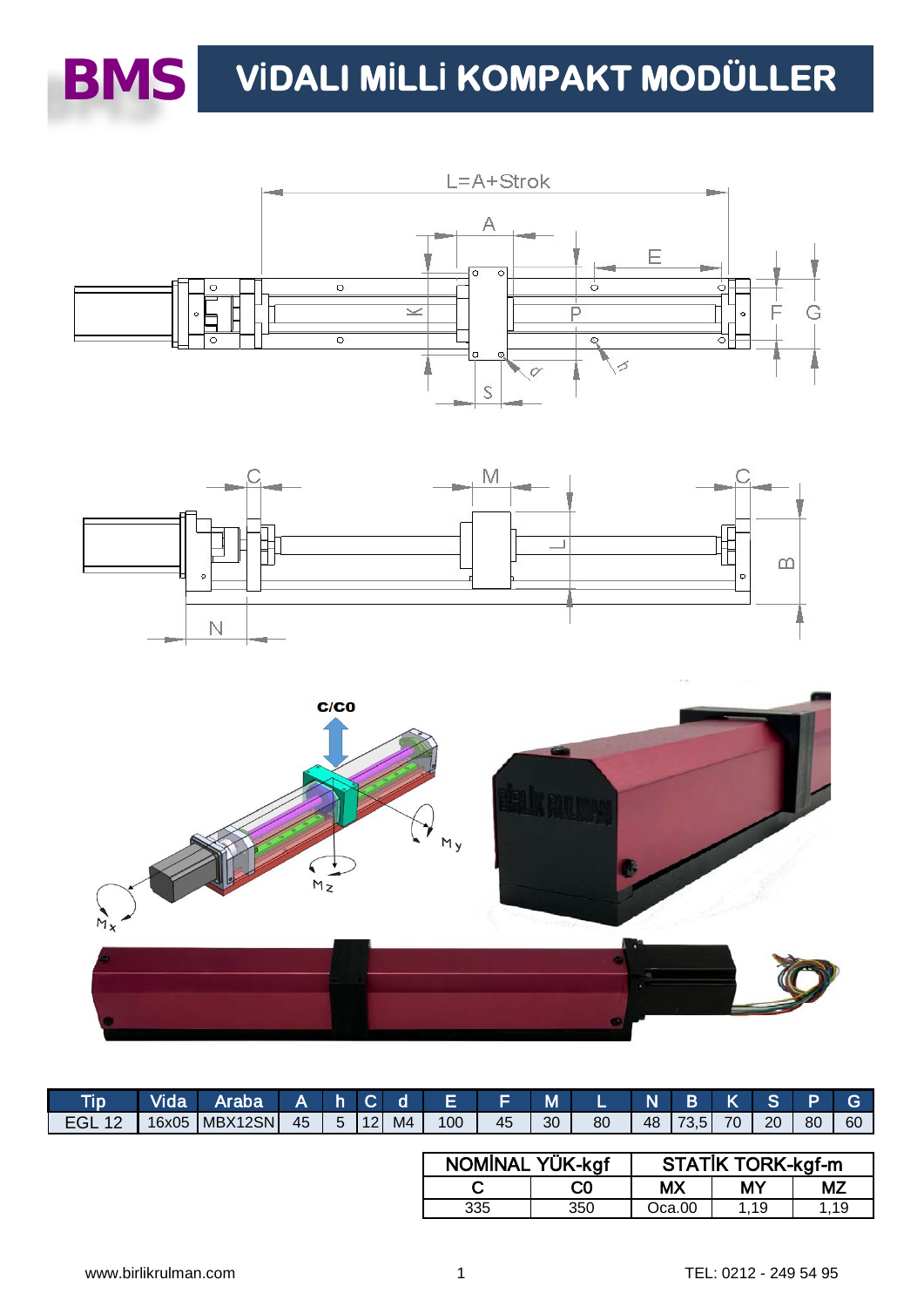

# **VİDALI MİLLİ MODÜLLER**









| <b>Tip</b>       | Vida  | D  | $A - B$ | B1  | C    | d  | N  | M    | G   | н  | H1 | H2 | Ξ  | Þ   | m   |
|------------------|-------|----|---------|-----|------|----|----|------|-----|----|----|----|----|-----|-----|
| <b>BMS 16F05</b> | 16x05 | 16 |         |     |      |    |    |      | 85  | 54 | 26 | 42 |    | 100 | 5,5 |
| <b>BMS 16F10</b> | 16x10 |    | 130     | 80  | 17,5 | 12 | 30 | 19   |     |    |    |    | 33 |     |     |
| <b>BMS 16F16</b> | 16x16 |    |         |     |      |    |    |      |     |    |    |    |    |     |     |
| <b>BMS 20F05</b> | 20x05 |    |         |     |      |    |    |      |     |    |    |    |    |     |     |
| <b>BMS 20F20</b> | 20x20 | 20 | 150     | 100 | 17,5 | 15 | 30 | 20,5 | 98  | 62 | 32 | 47 | 37 | 100 | 6,6 |
| <b>BMS 25F05</b> | 25x05 |    |         |     |      |    |    |      |     |    |    |    |    |     |     |
| <b>BMS 25F10</b> | 25x10 | 25 | 170     | 120 | 20   | 17 | 30 | 22,5 | 113 | 70 | 36 | 55 | 42 | 120 | 6,6 |
| <b>BMS 25F25</b> | 25x25 |    |         |     |      |    |    |      |     |    |    |    |    |     |     |

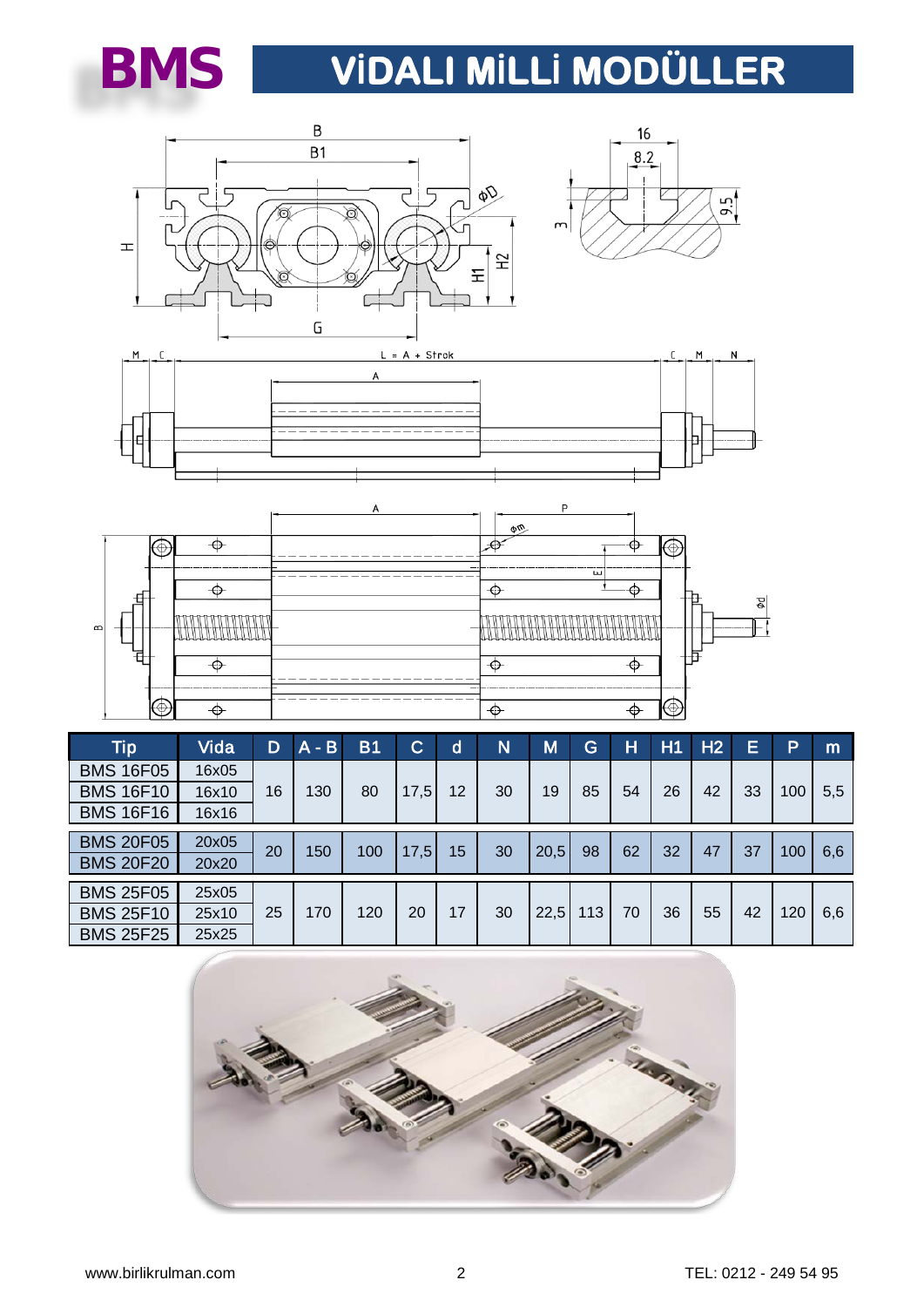# KAYIŞLI MODÜLLER **BMS**



|                                                                                                                                  |  |  |  |  |  |  | ו ן טן תן דון ווין ווין ווין ווין שון ש־ווין ש־ווין באון ש־ווין ש־ווין ש־ווין ש־ |  |  |  |
|----------------------------------------------------------------------------------------------------------------------------------|--|--|--|--|--|--|----------------------------------------------------------------------------------|--|--|--|
| <b>BRM 06 x L</b> 30x60   12-30   70   85   14   12   80   80   45   89   50   33   47,1   M5   50   M5   53   4   20            |  |  |  |  |  |  |                                                                                  |  |  |  |
| <b>BRM 10 x L</b> $ $ 45x90 $ $ 21-40   120   130   18   19   110   124   58   130   80   45   69,5   M5   90   M8   80   6   32 |  |  |  |  |  |  |                                                                                  |  |  |  |
| <b>BRM 20 x L</b>   45x90   19-40   150   170   19   19   110   124   58   140   80   45   69,5   M5   120   M8   80   6   32    |  |  |  |  |  |  |                                                                                  |  |  |  |
|                                                                                                                                  |  |  |  |  |  |  |                                                                                  |  |  |  |





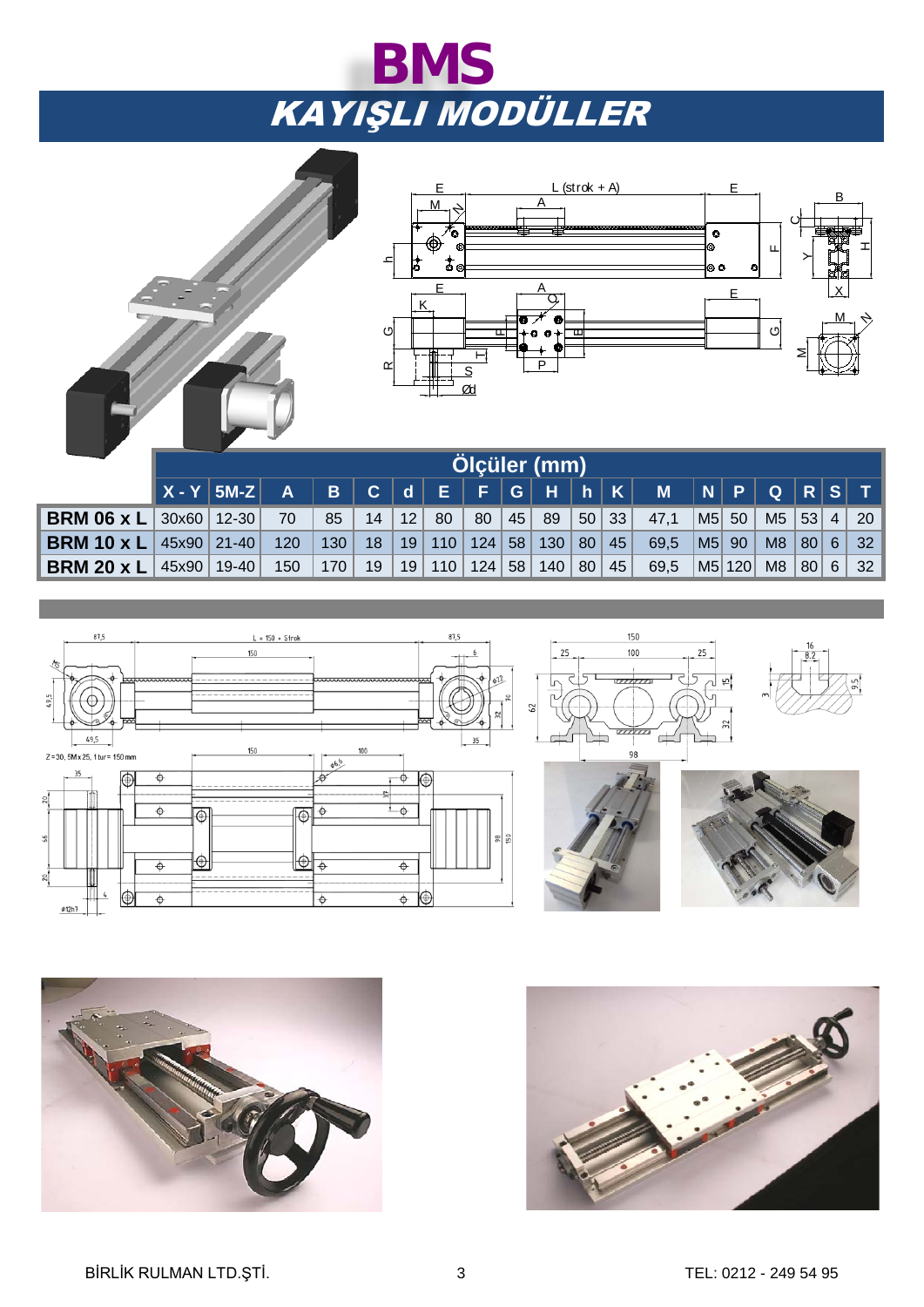## *TRİGER KAYIŞ TAHRİKLİ LİNEER MODÜLLER*





| <b>MODEL</b> | <b>RAY</b> | <b>ARABA</b> | <b>KAYIS</b> | D <sub>1</sub> | P2 |       |      | r a | rэ | <b>B1</b> | כם/ |    |                | M              |
|--------------|------------|--------------|--------------|----------------|----|-------|------|-----|----|-----------|-----|----|----------------|----------------|
| <b>BR40</b>  | 12 min.    | 12 min.      | 5M-15        | 130            | 39 | 58.5  | 52   | 30  | 35 | 42        | 40  | 20 | $\emptyset$ 11 | M <sub>5</sub> |
| <b>BR60</b>  | 15         | 15           | $5m-25$      | 200-120        | 59 | 79    | 67,5 | 45  | 45 | 64        | 60  | 26 | Ø14            | M <sub>6</sub> |
| <b>BR80</b>  | 20         | 20           | 5M-30        | 240-150        | 79 | 101,5 | 94,5 | 60  | 60 | 83        | 80  | 30 | Ø19            | M <sub>6</sub> |

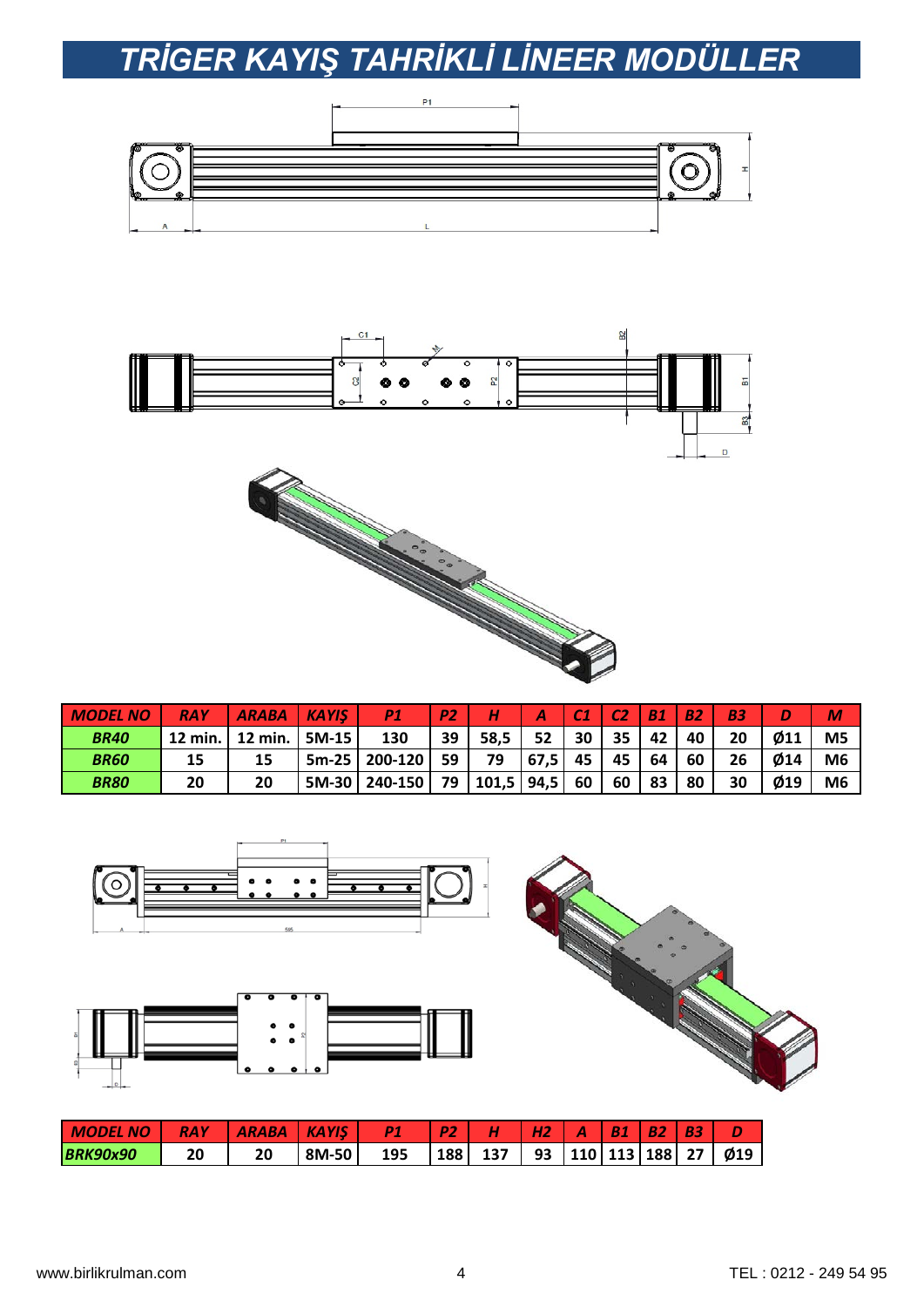### *VİDALI MİLLİ LİNEER MODÜLLER*